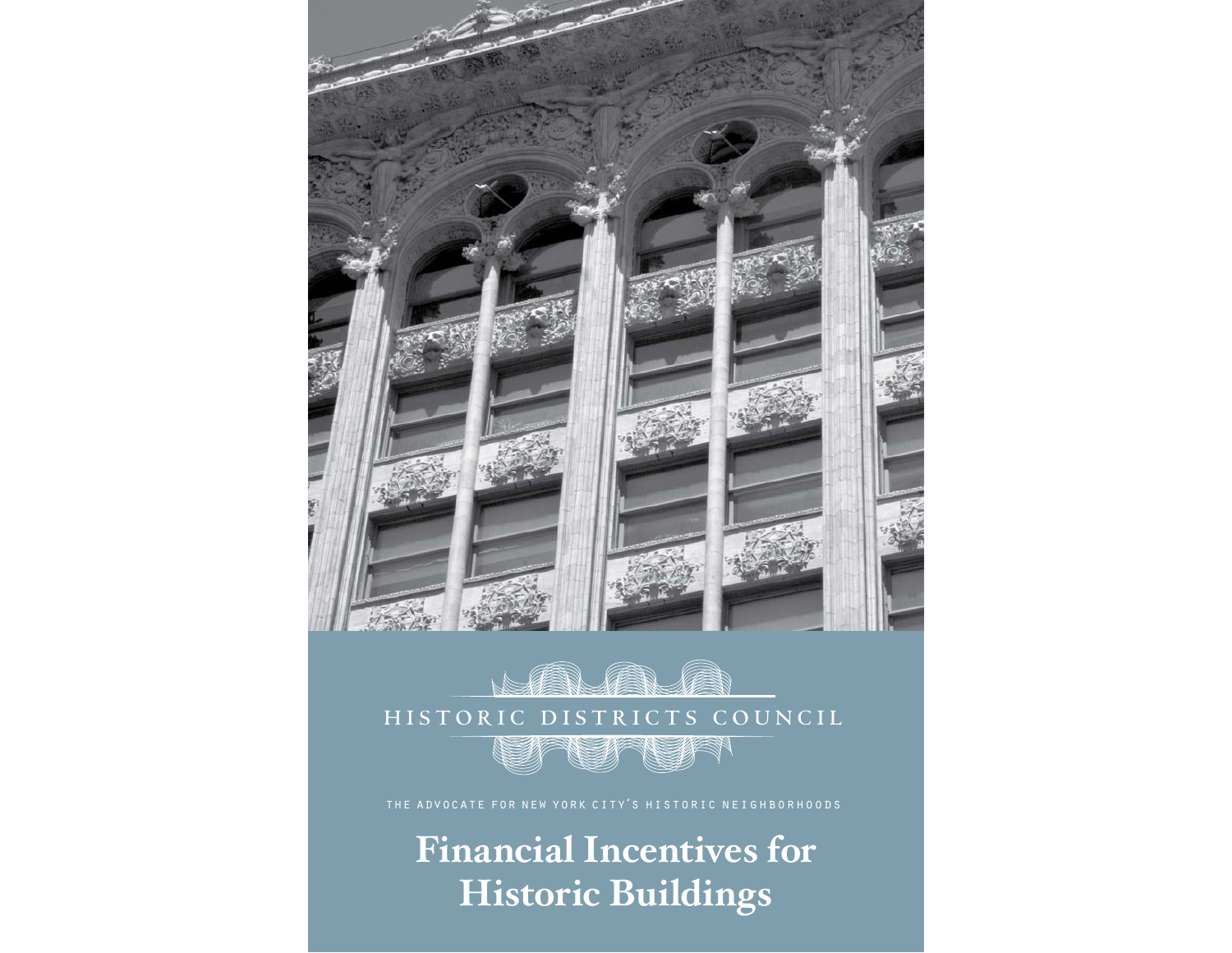

*Crown Heights North, Brooklyn* 

There are a number of financial incentives and support available to help purchase, maintain and restore historic properties. City, state and national preservation offices and commissions as well as non-profit organizations offer grants, low-interest loans and tax incentives to property owners to restore or rehabilitate their buildings. Generally, to qualify buildings must be listed as individual landmarks, as part of an historic district of New York City, or on the New York State or National Register of Historic Places. This brochure provides an overview of the variety and sources of this assistance. To learn more about the application process and eligibility criteria, contact information for each administering organization is provided.

# **The New York City Landmarks Preservation Commission**

## *• Funding for Restoration and Repair in Low–Income Households*

The New York City Landmarks Preservation Commission administers the **Historic Preservation Grant Program**, which provides \$10,000 to \$15,000 to help owners restore their homes. This grant covers exterior repairs, primarily of the street façade including masonry rebuilding and mortar repointing, replacement of windows and front doors and cornice restoration. In order to qualify the home must be a designated or proposed New York City landmark, part of a designated historic district, or listed or eligible for listing on the National Register of Historic Places. Additionally, owners or their tenants must meet federal guidelines for low- and moderate-income households. If you receive a grant you must occupy the home for at least five years after the work is completed; if you sell or move out of the building before that time you will be required to return the grant funds on a pro-rated basis.

## *• Resources for Nonprofits*

The Historic Preservation Grant Program for Nonprofits offers grants of up to \$25,000 for nonprofits that own or occupy designated individual or interior New York City landmarks, buildings that are part of an historic district, or listed or eligible for listing on the National Register of Historic Places. Funds can be used for repairs of the exterior of the building, primarily of the street façade and landmark designated interiors. To qualify the organization must be a charitable, scientific, literary, educational or other entity under Section 501 (c)(3) of the Internal Revenue Code.

For further information about these grant programs please visit **www.nyc.gov/landmarks** or contact The New York City Landmarks Preservation Commission, Historic Preservation Grant Program *On the cover: Bayard Condict Building, NoHo, Manhattan* Director at (212) 669-7944 or at the Municipal Building.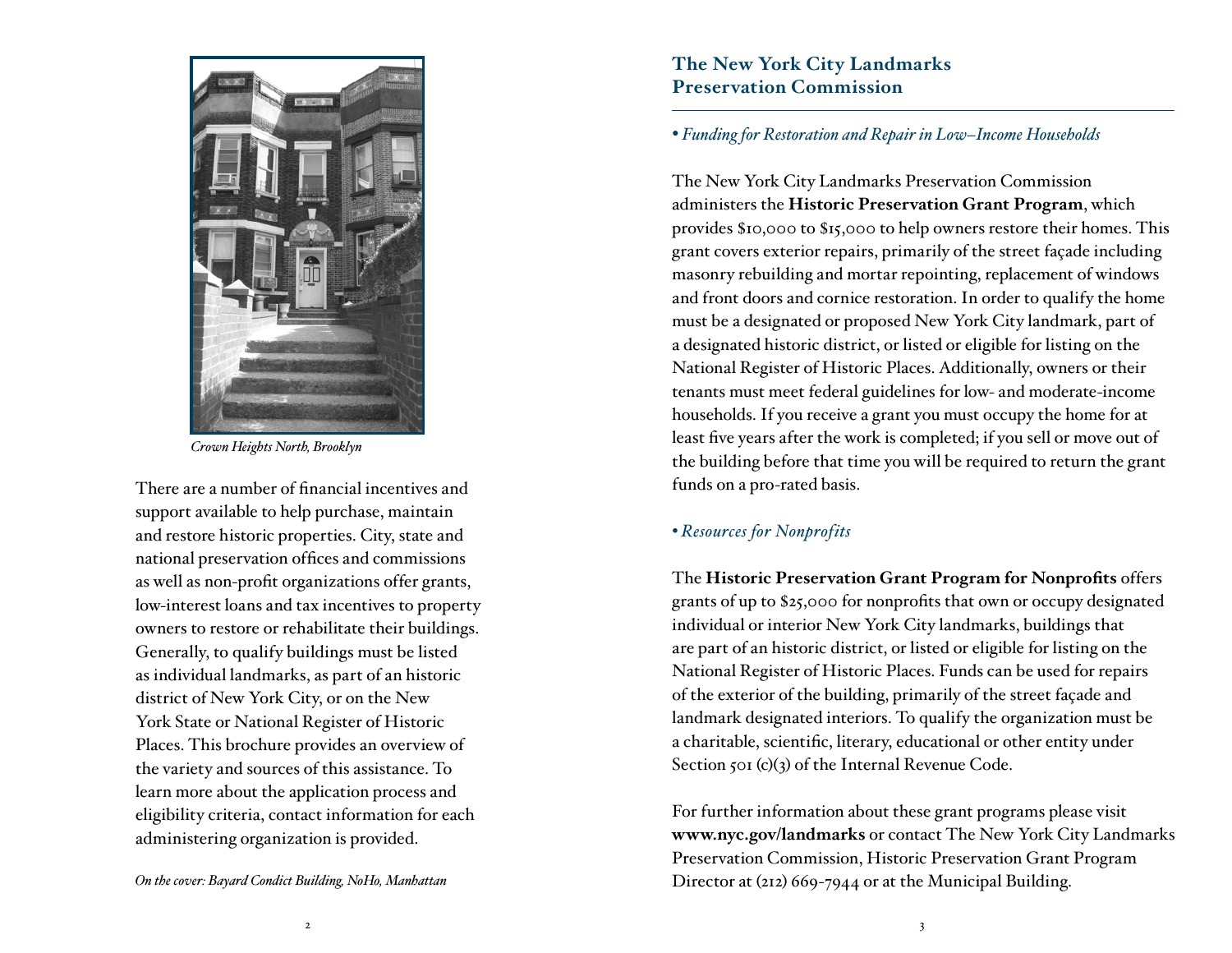# **New York State Historic Preservation Office**

### *• Rehab Initiatives for Businesses*

The New York State Historic Preservation Office administers the **Federal Investment Tax Credit Program for Income Producing Properties** for the rehabilitation of historic properties. Owners of income producing properties – commercial, industrial, or residential rental – may be eligible for a 20% federal income tax credit for substantial rehabilitation work.

## *• New York State Historic Tax Credit Program for Income Producing Properties*

This tax credit must be used with the **Federal Investment Tax Credit Program for Income Producing Properties**. Owners of income producing properties that have been approved to receive the 20% federal rehabilitation tax credit may qualify for an additional state tax credit. Owners can receive 30% of the federal credit value up to \$100,000.

### *• Help for Low-Income Property Owners*

Rehabilitation of owner-occupied residential buildings may qualify for **New York State Historic Homeownership Rehabilitation Tax Credit**, of up to 20% of the cost of the work, not to exceed \$25,000. Homes must be located in a "distressed" census tract defined as "targeted areas" under Section 143 (J) of the Internal Revenue Code.

For more information about the New York State historic preservation tax credit programs please visit **www.nysparks.state.ny.us/shpo** or contact the New York State Office of Parks, Recreation and Historic Preservation office at  $(518)$  237-8643, ext. 3252.

## **The New York Landmarks Conservancy**

### *• Low-Interest Loans for Property Owners*

The **Historic Properties Fund** offers low-interest loans and project management assistance to owners of historic residential, nonprofit, religious and commercial properties, mostly in low– to moderate– income communities. Loans generally apply to exterior work or structural repairs and range from \$20,000 to \$300,000.

## *• Help for Nonprofit Owners of Unprotected Historic Buildings*

The City Ventures Fund helps nonprofit developers retain and restore the historic details of architecturally significant buildings that are being converted to affordable housing or will serve as a space for other services of benefit to lower income communities. This fund is specifically for buildings that are not designated as landmarks. Grants range from \$5,000 to \$30,000 and in addition to funding, nonprofit developers receive project management support.

### *• Resources for Religious Institutions*

The **Sacred Sites Program** provides financial and technical assistance for the maintenance, repair, and restoration of historic religious properties of all denominations throughout New York State. Sacred Sites Grants provide grants of up to \$10,000 for exterior restoration projects with a focus on essential repairs to the primary worship building, such as roofing and drainage system repairs; masonry repointing and restoration; structural repairs; and stained glass window repair and restoration. Additional challenge and consulting services grants may be available.

For further information about the programs administered by The New York Landmarks Conservancy please visit **www.nylandmarks.org/assistance.php** or contact the Conservancy at (212) 995-5260.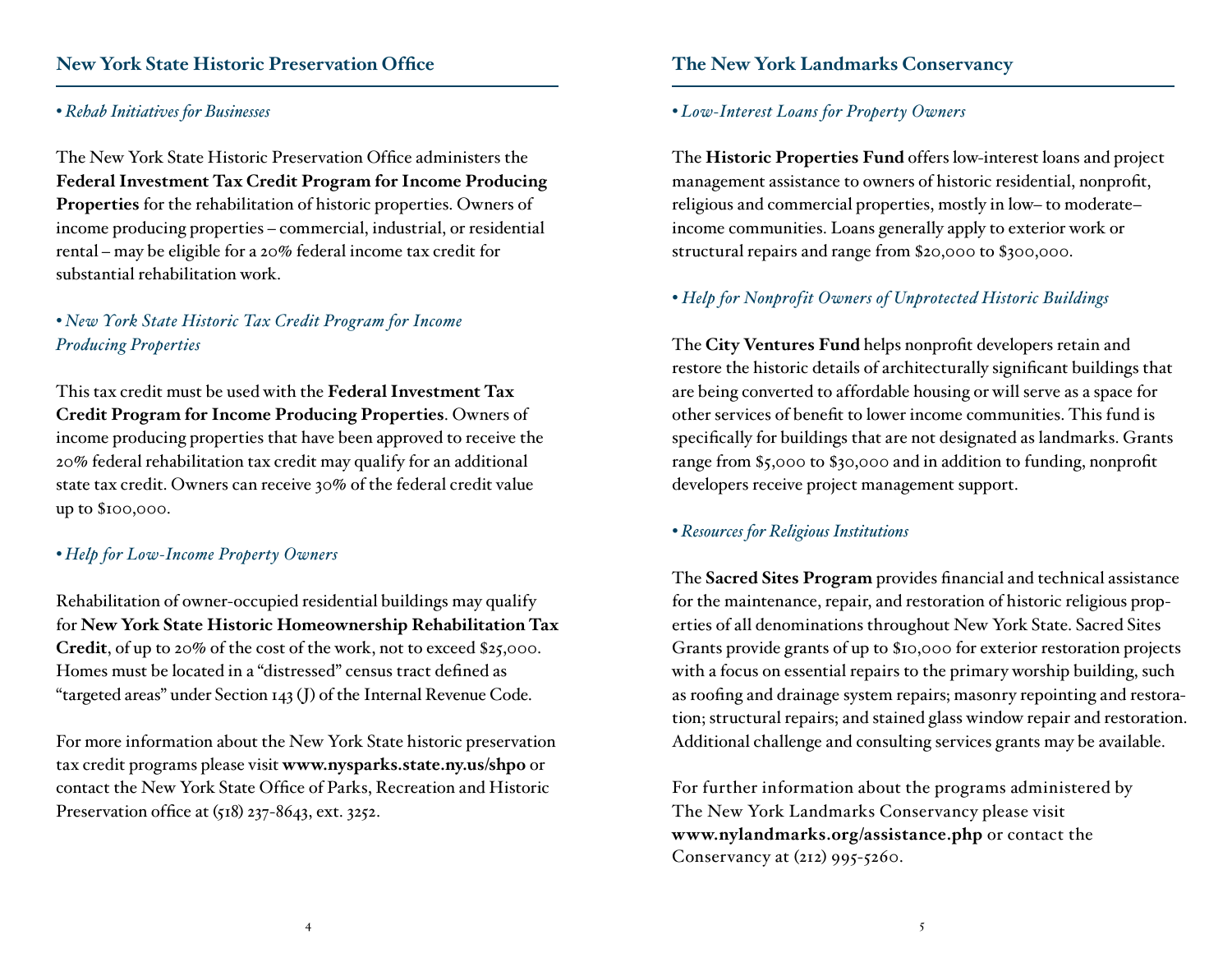

*Ambassador Apartments, Staten Island*

# **Federal Historic Preservation Tax Incentive Program**

### *• Charitable Donation of Property*

The **Federal Historic Preservation Tax Incentive Program** allows an owner of an historic property to donate an historic preservation easement on the exterior of the property to a qualified easementholding organization, and as a result of this donation, claim a tax deduction for the appraised value of the easement.

An historic preservation easement is a

legal agreement to protect in perpetuity a building's historic exterior. Internal Revenue Tax Code Section 170(h) outlines the specific requirements for a donor to be eligible for a tax deduction for an historic preservation easement donation. Property owners should consult their legal and/or tax advisors to understand the benefits and implications of an easement donation.

More information about easement donations can be found here **www.preservationnation.org/resources/legal-resources/easements**. To find qualified organizations that are accepting easements, contact the National Trust for Historic Preservation Northeast Regional Office at (617) 523-0885 or, inf0@nthp.org. Or, you may contact the New York State Historic Preservation Office at  $(518)$  474-0443.



*Grand Concourse, The Bronx* 



*Broadway-Flushing, Queens*

# **The New York City Department of Housing Preservation and Development**

#### *• Tax Relief for Rehabilitation*

The **J-51 Program** provides tax benefits in the form of a tax exemption and/or a tax abatement to owners for the significant renovation of residential buildings or the conversion of a property into a residential building. To qualify the work must include significant repairs to the street facing façade and be approved by the Landmarks Preservation Commission. The tax exemption benefit relieves owners from paying increases on the assessed value of the property as a result of the completed work. A tax abatement reduces the current tax liability by a percentage of the cost of the repairs. For more information please visit **www.nyc.gov/hpd** and see the section for developers. Click on the tax incentives link to find out more about the J-51 Program.

The New York City Department of Housing Preservation and Development also offers other types of financial assistance including low-interest loans to help renovate and restore residential buildings, whether or not the building is designated as historic. Visit **www.nyc.gov/hpd** and see the section for homeowners for more information.